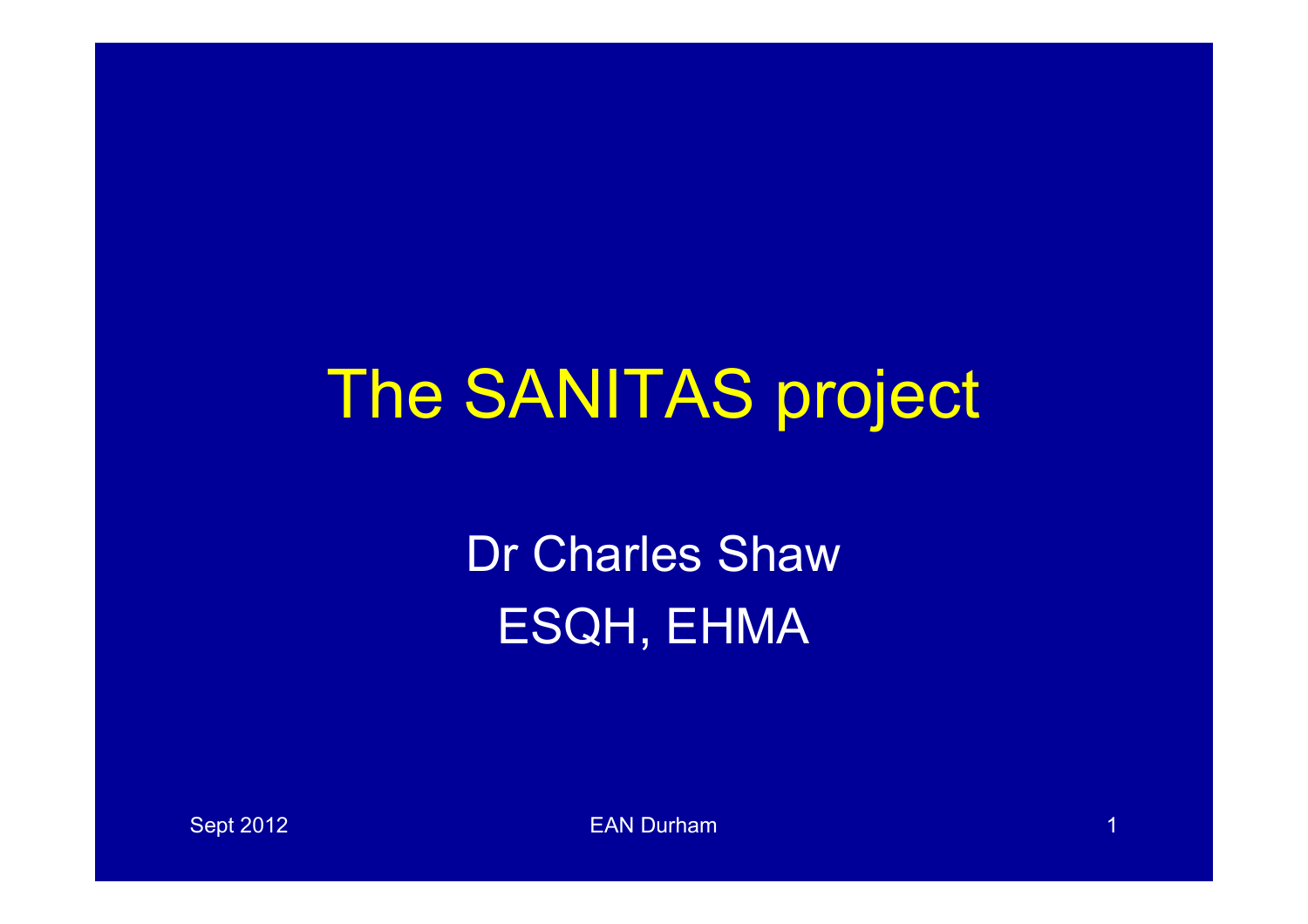# Why a fresh approach in Europe?

- Evidence of variation in current policy and practice among hospitals
- Fragmented certification, accreditation and regulation across borders
- No central clearing house in Europe for guidance on hospital organisation
- No formal mechanism to share best practice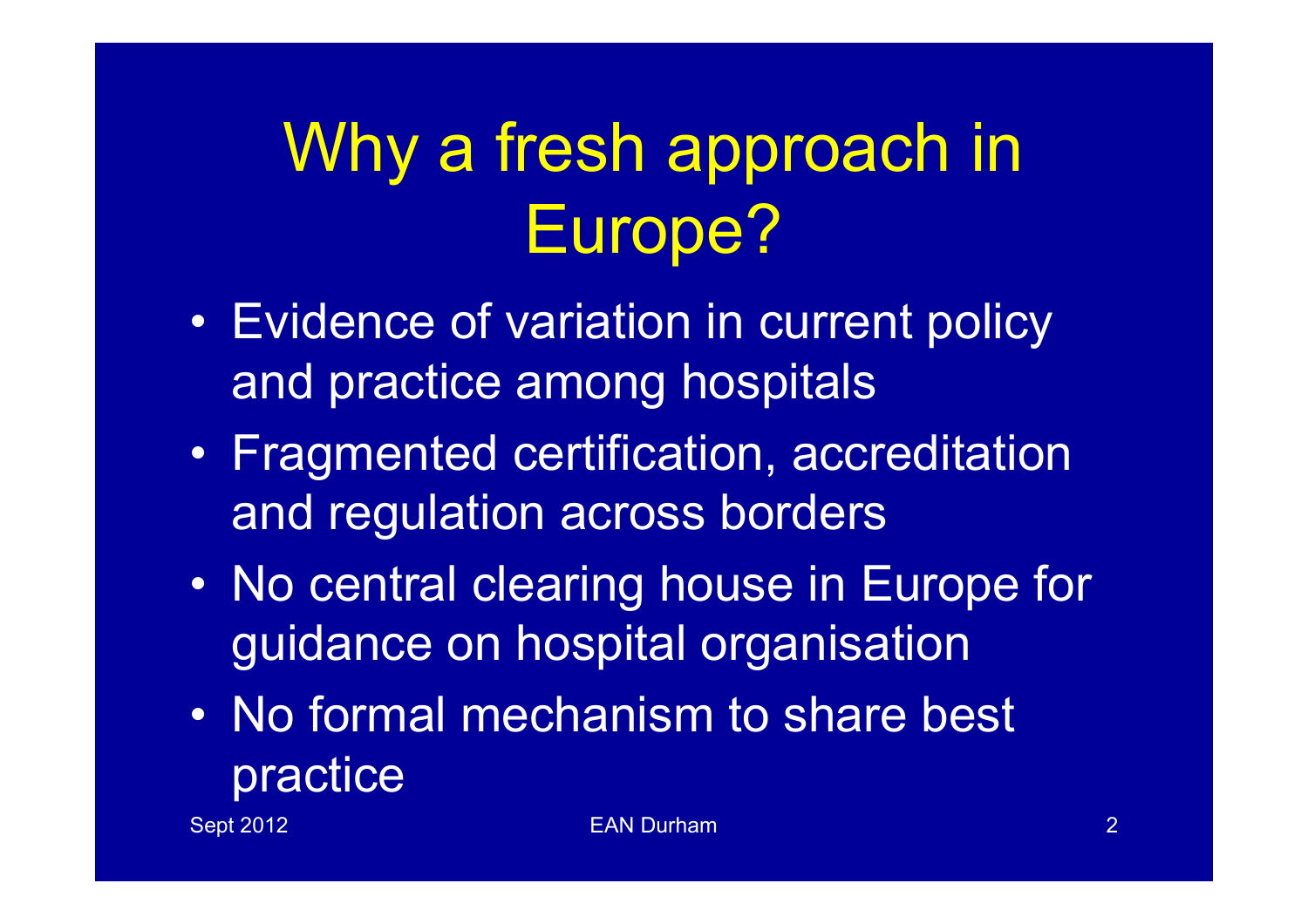#### Why independent of governments?

- Three intergovernmental organisations in Europe – WHO, CoE, EC
- With few exceptions, healthcare is the legal responsibility of national governments
- Effective control is delegated to regional governments eg Spain, Italy, Germany, UK
- Consensus on achievable safe hospital practice will not be achieved by governments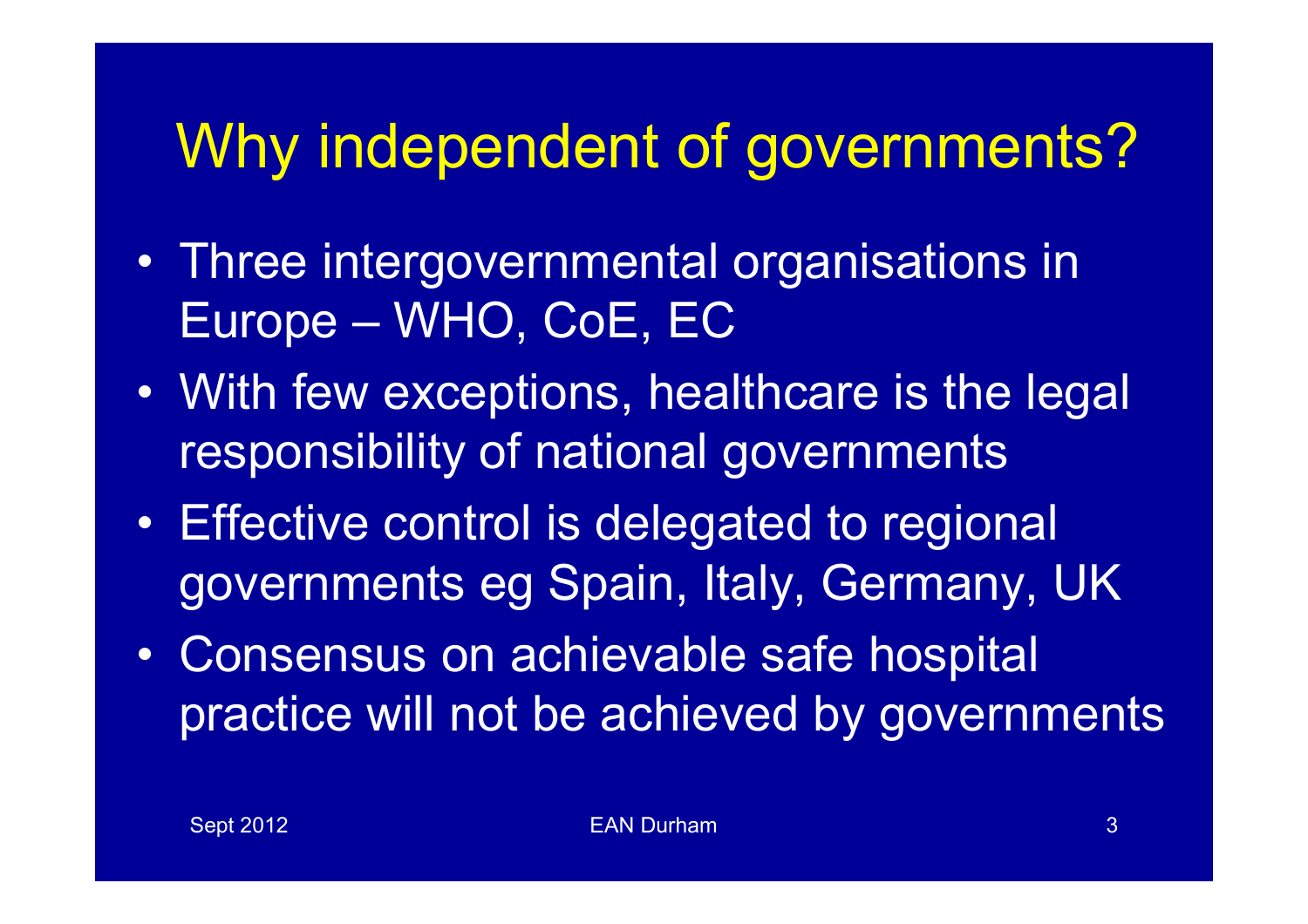#### Aims of European hospital standards for quality and safety

- Consistent hospital assessment criteria to inform patients, public and payers
- Develop systems for quality and safety in hospitals; reduce unacceptable variation
- Integrate evidence-based and authoritative guidance to managers and clinicians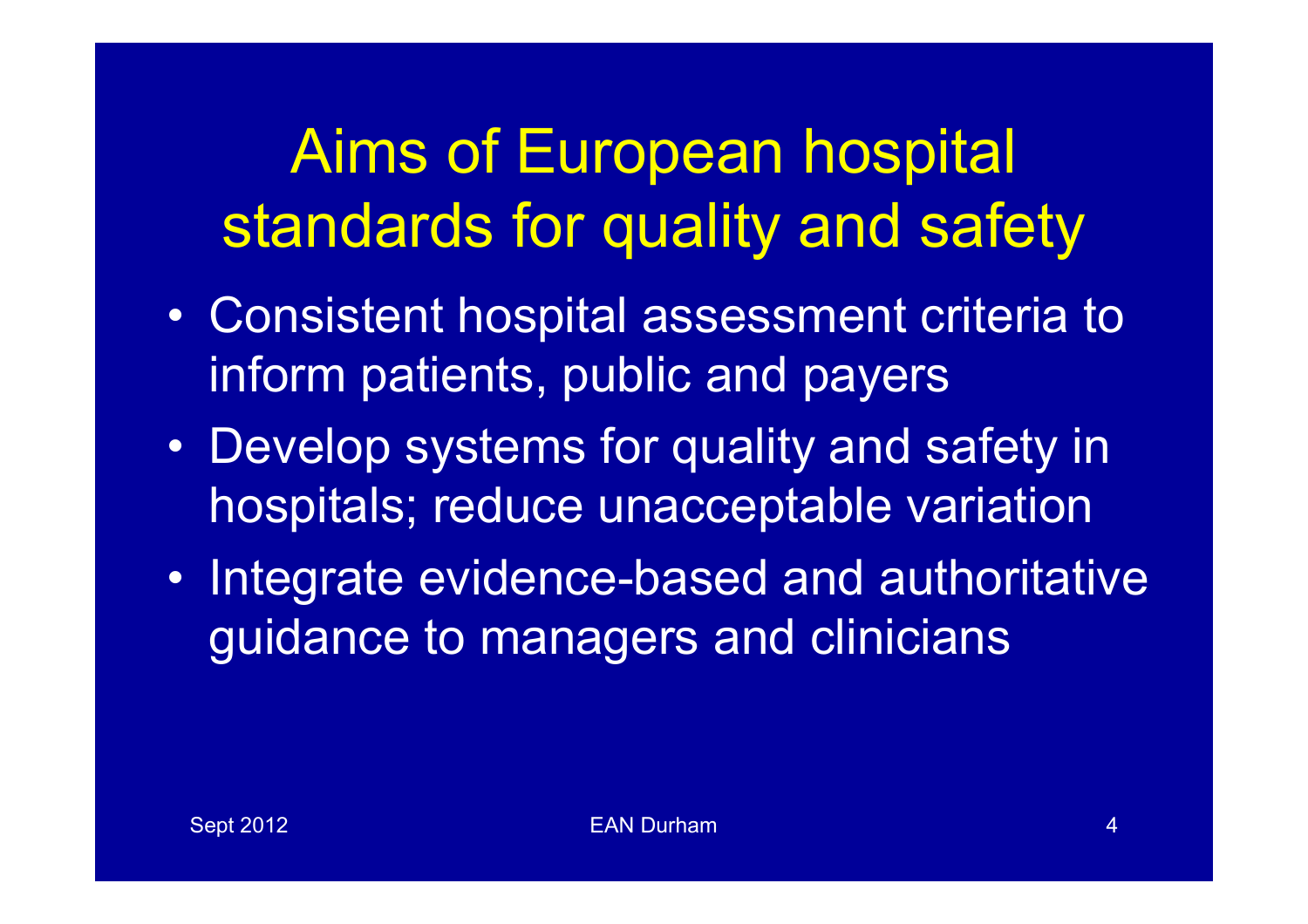### Project design

- Map existing European guidance, directives etc into a toolkit for hospital assessment
- Field test draft by voluntary self-assessment in a sample of hospitals
- Peer review to validate self-assessments, identify training needs (phase 2)
- Evaluate the guidance, assessment procedure and compliance (phase 2)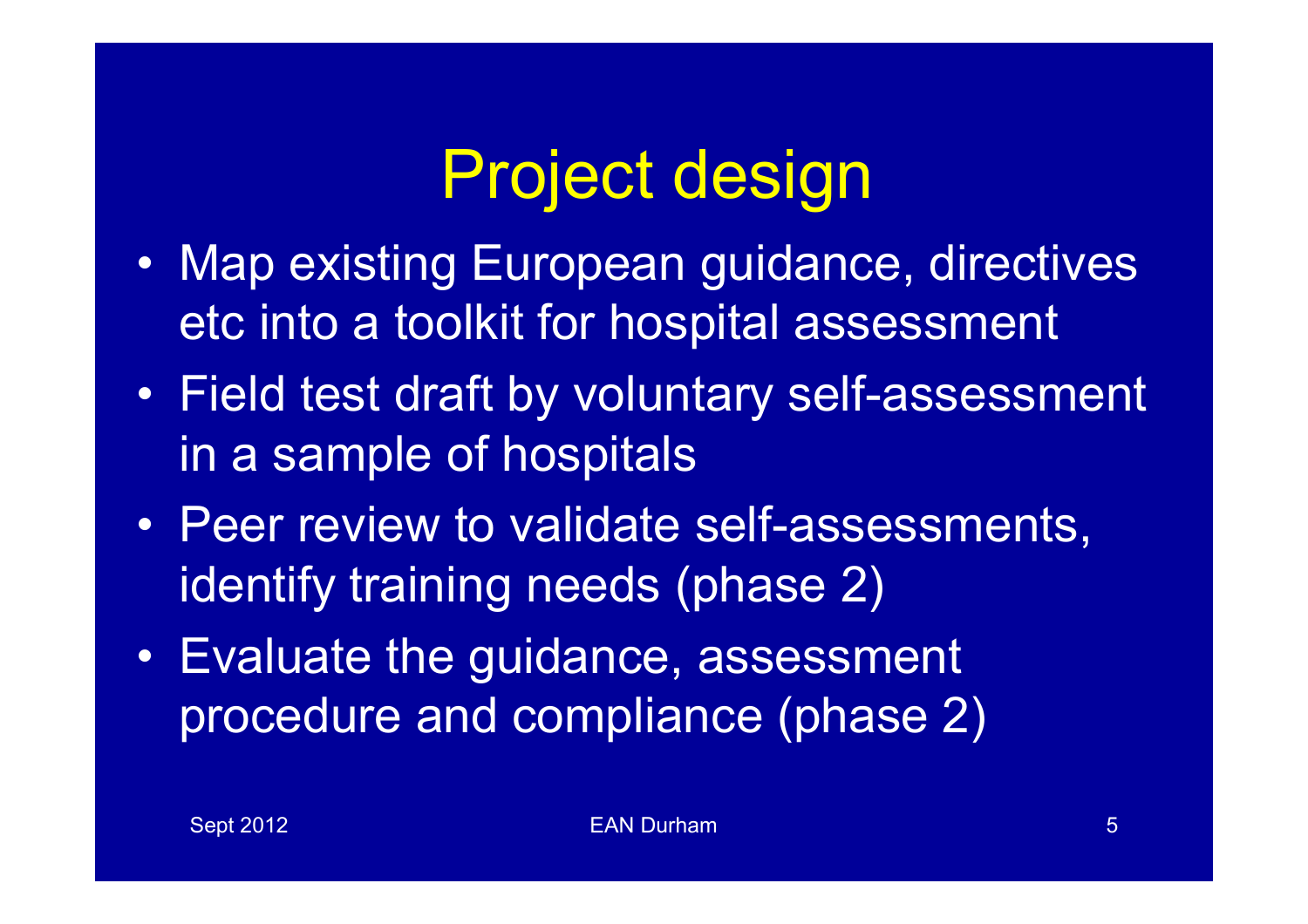# Principal sources

- Council of Europe
- WHO: EURO, Observatory, HQ
- EU guidance:
	- Legislation, directives
	- Parliament, council, directorates
- EC research:
	- proposals, reports, publications
- Secondary: NGOs, national agencies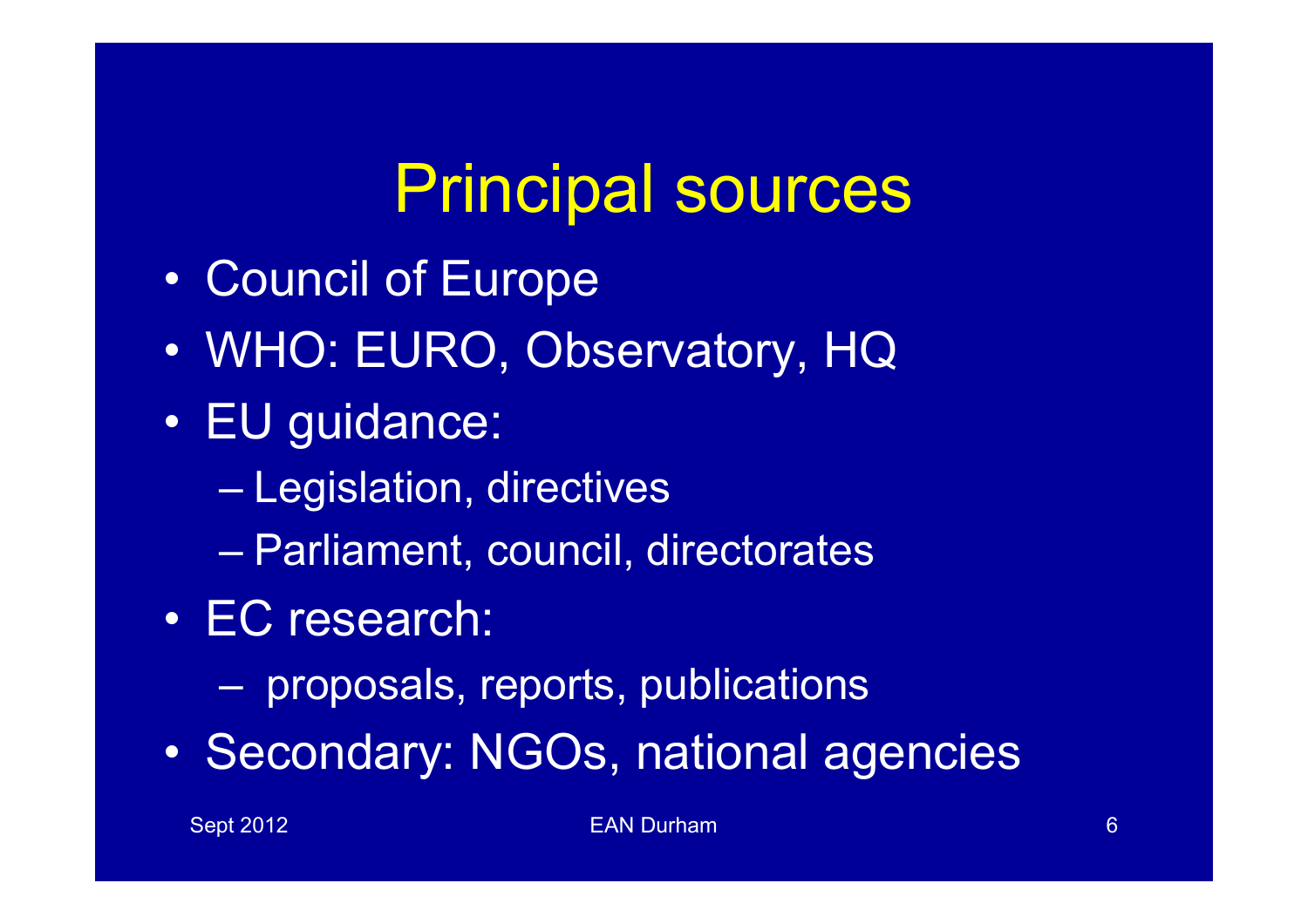# Principal themes

- Safety
	- patients
	- Staff
	- environment
- Patients' rights
- Workforce, qualifications, skills
- Clinical practice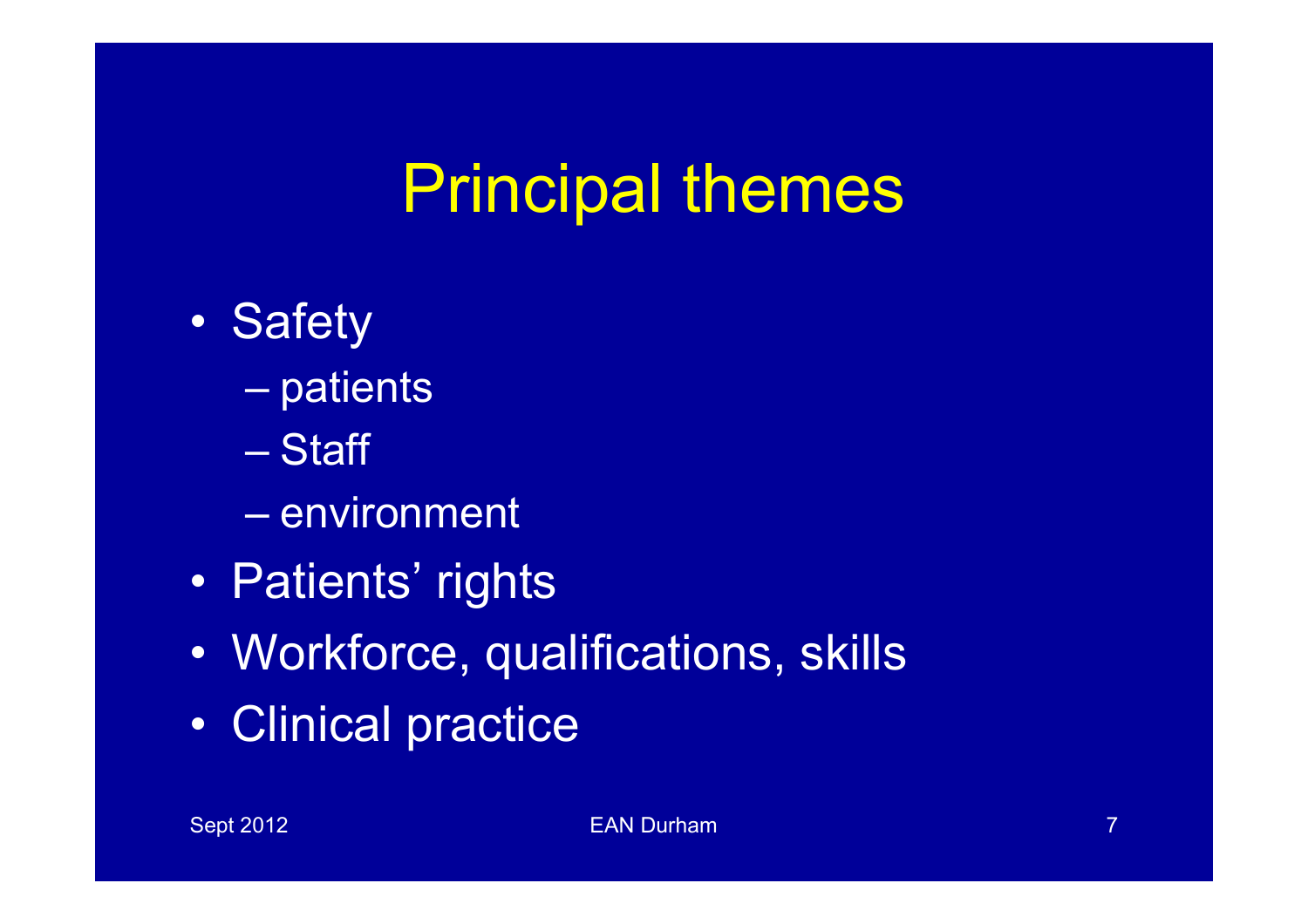# Patient safety

- Policy
	- Recommendations Council of Europe 2005
	- EC Luxembourg Declaration 2005
	- EC "high level group" on patient mobility
- Projects
	- WHO: Global alliance 2004
	- SIMPATIE: EC mapping across states
	- EUNetPAS, HAS, Paris
	- Joint Action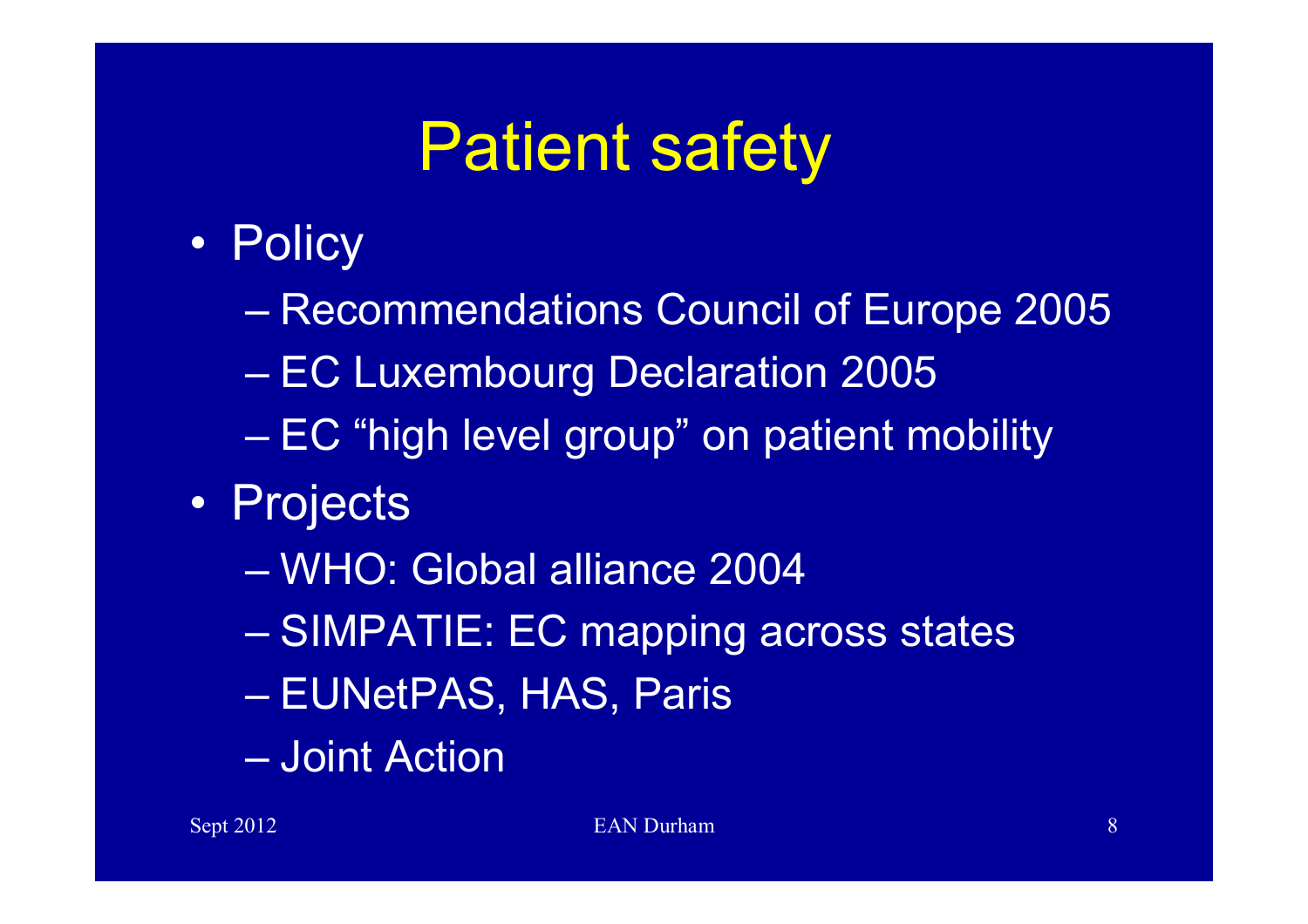#### Evidence of variation: 89 hospitals 6 countries (MARQuIS 2009)

|                                                           | $\frac{0}{0}$ |
|-----------------------------------------------------------|---------------|
| Governing body receives no information on quality, safety | 31            |
| No records held of registration with nursing council      | 13            |
| No regular review of medical staff                        | 58            |
| No records kept of basic life support training            | 20            |
| No pre-employment medical screening of food handlers      | 29            |
| Infection control committee not met in past year          | 30            |
| Access to neonatal nursery not controlled                 | 39            |
| <b>Sept 2012</b><br><b>EAN Durham</b>                     | 9             |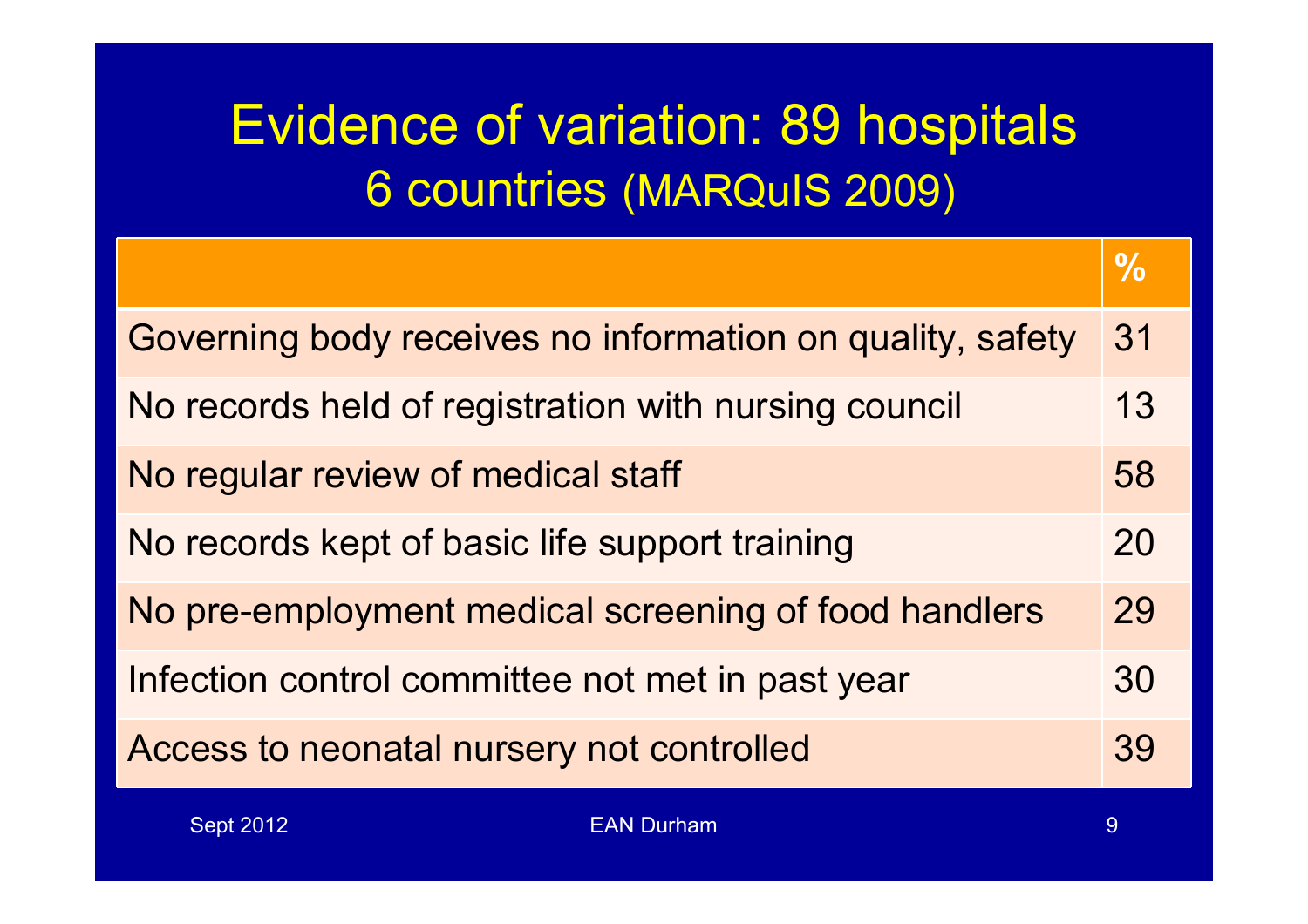# Chapter headings

- Mission & Governance, Safety Management Systems
- Patient Orientation
- Workforce
- 4 Clinical practice and patient care
- Hygiene and Infection
- Human tissue and transfusion
- Hospital facilities management
- Medication
- 9 Surgery, Interventional Procedures & Anaesthesia
- Records and Communication

Sept 2012 **EAN Durham 10** Sept 2012 **EAN Durham** 10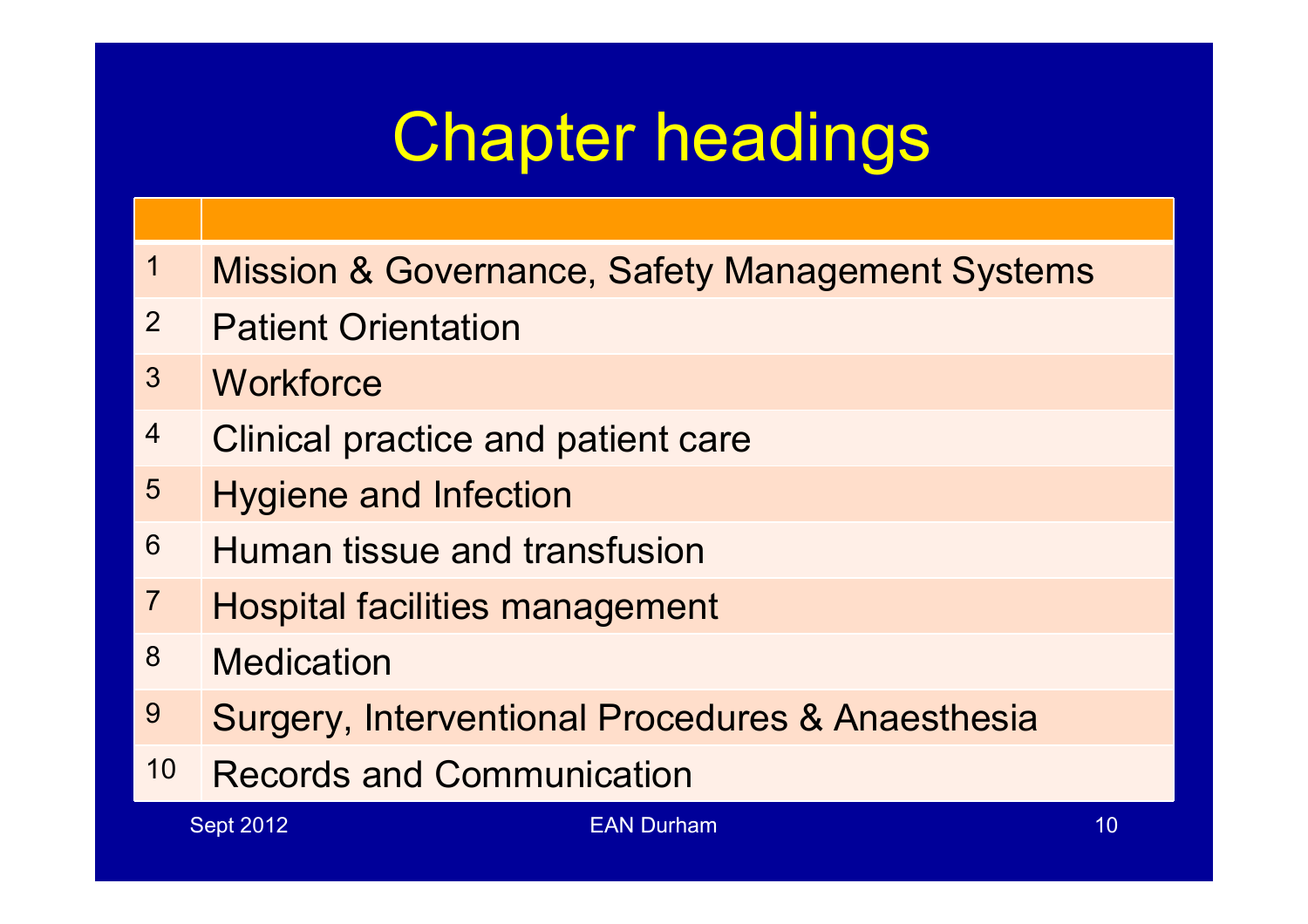



#### Self Assessment for Patient Safety in Hospitals

#### SANITAS Project

Dr.C. Shaw, K. Jeffs, Dr.P. Lokiman, R. Memba, P. Thumpson

Beropean Health Management Awardation, Buropean Society for Quality in Healthcare August 2001.

Sept 2012 EAN During the Case of the Case of the Case of the Case of the Case of the Case of the Case of the C